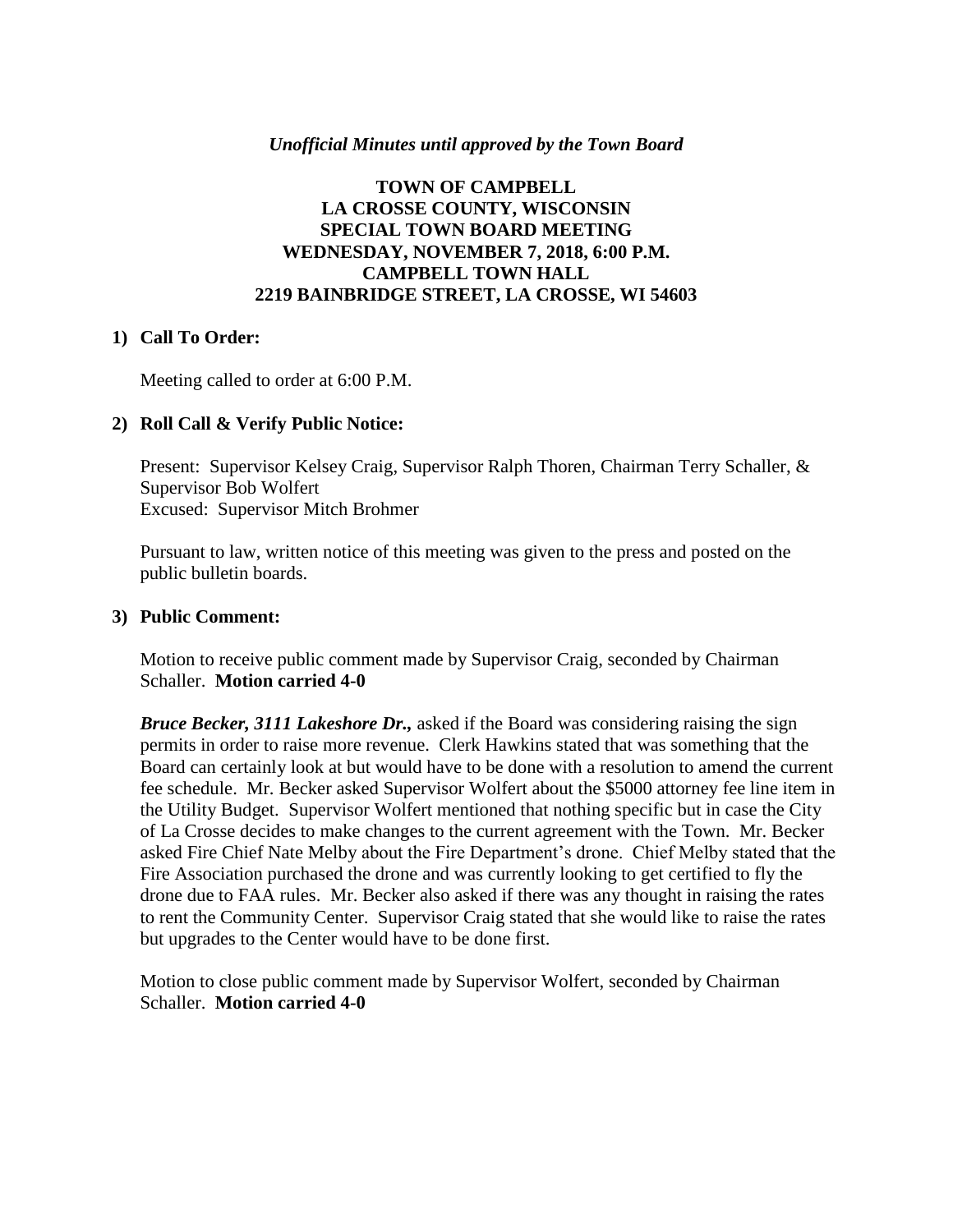# **4) Business:**

**A)** Working session for 2019 Town of Campbell General Fund and Utility Fund Budget.

The members of the Town Board discussed the proposed budget numbers as presented by Town Clerk/Treasurer Chadwick Hawkins with all updated budget numbers from the Tuesday, October 30, 2018 budget working session. Clerk Hawkins stated that after the adjustments, the budget still has a deficit in the amount of \$1,410,334.01. Approximately \$1,229,250.00 is money anticipated to be taken out of the reserve for funding 2019 streets projects, new fire truck, and police squad. The Board decided to adjust the proposed budget by the following leaving \$1,296,445.01 to be applied from the fund balance:

\$7,500.00 - \$6,500.00 for Police Department Training \$4,000.00 - \$3,000.00 for Fire Department Training \$73,000.00 - \$60,000.00 for Street Maintenance \$22,000.00 - \$20,000.00 for Yard Waste \$15,000.00 - \$12,000.00 for Community Center (General Ops) \$135,000.00 -\$39,000.00 for Capital Outlay (General Gov)

The Board agreed to Wednesday, November 28, 2018 at 6:00 P.M. to hold the Annual Town Budget Meeting.

Motion to use \$26,000.00 of unanticipated funds from the reserve made by Supervisor Thoren, seconded by Chairman Schaller. **Motion failed 2-2 (Supervisor Wolfert/Craig voted "against")**

Motion to approve the General Budget as presented made by Supervisor Wolfert, seconded by Chairman Schaller. **Motion carried 3-1 (Supervisor Craig voted "against")** 

Motion to approve the Sewer Utility #1 Budget as presented made by Supervisor Wolfert, seconded by Chairman Schaller. **Motion carried 4-0**

- **5) Closed Session:** Pursuant to Wisconsin State Statute 19.85(1)(c).
	- **A)** Considering compensation for General Town Employees for 2019.

Supervisor Thoren motioned to go into Closed Session pursuant to Wisconsin State Statute 19.85(1)(b) & (1)(c) on a roll call vote, seconded by Chairman Schaller. Supervisor Craig – yes, Supervisor Thoren – yes, Chairman Schaller – yes, & Supervisor Wolfert – yes. **Motion carried 4 yes – 0 no's**

# **(Closed Session) (7:12 P.M.)**

During closed session, the Board discussed a \$0.75 raise on 01/01/2019 and an additional \$0.75 raise on 07/01/2019 in lieu of a percent for Town Employee Brittany Schick. Also